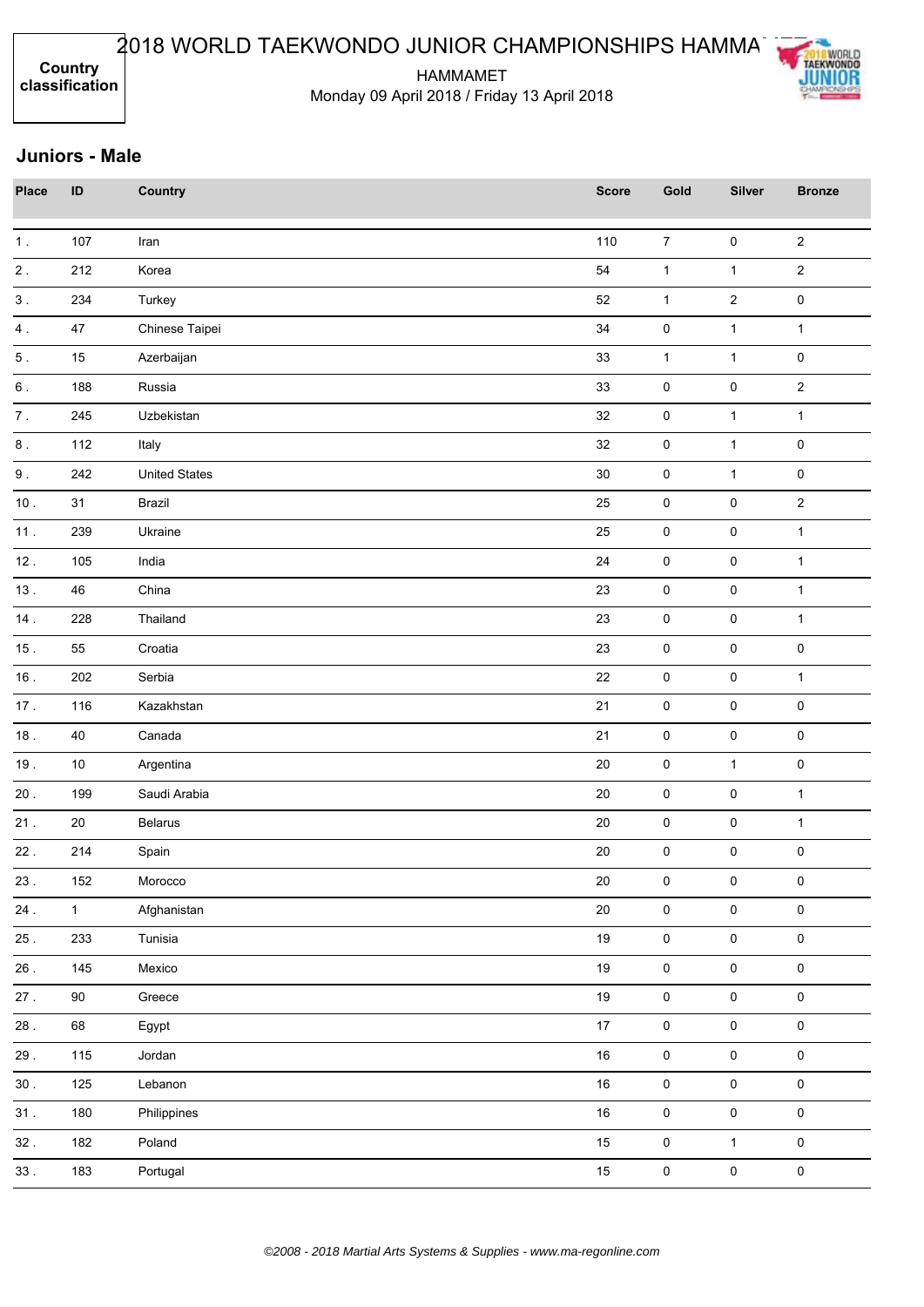HAMMAMET Monday 09 April 2018 / Friday 13 April 2018



| <b>Place</b> | ID  | <b>Country</b>              | <b>Score</b>     | Gold                | <b>Silver</b> | <b>Bronze</b>       |
|--------------|-----|-----------------------------|------------------|---------------------|---------------|---------------------|
| 34.          | 34  | <b>Bulgaria</b>             | 14               | $\mathsf 0$         | $\mathsf 0$   | $\pmb{0}$           |
| 35.          | 21  | Belgium                     | 13               | $\pmb{0}$           | $\pmb{0}$     | $\mathbf{1}$        |
| 36.          | 86  | Germany                     | 13               | $\pmb{0}$           | 0             | $\mathbf 0$         |
| 37.          | 50  | Colombia                    | 12               | $\mathsf 0$         | $\mathbf 0$   | $\mathbf 0$         |
| 38.          | 79  | France                      | 11               | $\mathsf 0$         | $\mathsf 0$   | $\pmb{0}$           |
| 39.          | 240 | <b>United Arab Emirates</b> | 11               | $\pmb{0}$           | $\pmb{0}$     | $\pmb{0}$           |
| 40.          | 58  | Cyprus                      | 11               | $\pmb{0}$           | 0             | $\pmb{0}$           |
| 41.          | 221 | Sweden                      | $10$             | $\pmb{0}$           | 0             | $\mathbf 0$         |
| 42.          | 164 | Niger                       | $\boldsymbol{9}$ | $\pmb{0}$           | 0             | $\mathbf 1$         |
| 43.          | 74  | Ethiopia                    | $\boldsymbol{9}$ | $\pmb{0}$           | $\pmb{0}$     | $\pmb{0}$           |
| 44.          | 184 | Puerto Rico                 | $\boldsymbol{9}$ | $\mathsf 0$         | $\pmb{0}$     | $\mathbf 0$         |
| 45.          | 175 | Palestine                   | 9                | $\mathsf 0$         | $\pmb{0}$     | $\mathbf 0$         |
| 46.          | 28  | Bosnia & Herzegovina        | 8                | $\mathsf 0$         | $\pmb{0}$     | $\mathbf{1}$        |
| 47.          | 62  | Denmark                     | 8                | $\mathsf{O}\xspace$ | 0             | $\pmb{0}$           |
| 48.          | 208 | Slovenia                    | $\overline{7}$   | $\mathsf{O}\xspace$ | 0             | $\pmb{0}$           |
| 49.          | 103 | Hungary                     | $\overline{7}$   | $\pmb{0}$           | $\pmb{0}$     | $\mathbf 0$         |
| $50$ .       | 249 | Vietnam                     | $\overline{7}$   | $\pmb{0}$           | $\pmb{0}$     | $\mathbf 0$         |
| 51.          | 67  | Ecuador                     | $\overline{7}$   | $\pmb{0}$           | $\pmb{0}$     | $\mathbf 0$         |
| 52.          | 114 | Japan                       | $\overline{7}$   | $\pmb{0}$           | $\pmb{0}$     | $\mathbf 0$         |
| 53.          | 187 | Romania                     | $\overline{7}$   | $\mathsf 0$         | $\pmb{0}$     | $\mathbf 0$         |
| $54$ .       | 128 | Libya                       | $\,6\,$          | $\pmb{0}$           | $\mathbf 0$   | $\mathbf 0$         |
| 55.          | 17  | Bahrain                     | $\,6\,$          | $\mathsf{O}\xspace$ | 0             | $\pmb{0}$           |
| 56.          | 45  | Chile                       | 6                | 0                   | 0             | 0                   |
| $57$ .       | 176 | Panama                      | $\,6\,$          | $\mathsf{O}\xspace$ | $\mathbf 0$   | $\pmb{0}$           |
| 58.          | 11  | Armenia                     | $\,6\,$          | $\mathbf 0$         | $\mathbf 0$   | $\mathsf{O}\xspace$ |
| $59$ .       | 89  | <b>Great Britain</b>        | $\,6\,$          | $\mathsf{O}\xspace$ | $\mathbf 0$   | $\pmb{0}$           |
| 60.          | 44  | Chad                        | $\overline{5}$   | $\mathsf{O}\xspace$ | $\pmb{0}$     | $\mathbf 0$         |
| 61.          | 81  | French Polynesia            | $5\phantom{.0}$  | $\overline{0}$      | $\mathbf 0$   | $\mathsf{O}\xspace$ |
| $62$ .       | 201 | Senegal                     | $\overline{5}$   | $\mathbf 0$         | $\mathbf 0$   | $\mathbf 0$         |
| 63.          | 136 | Malaysia                    | $5\overline{)}$  | $\mathbf 0$         | $\mathbf 0$   | $\mathbf 0$         |
| $64$ .       | 173 | Pakistan                    | $\overline{5}$   | $\pmb{0}$           | $\pmb{0}$     | $\pmb{0}$           |
| $65$ .       | 149 | Mongolia                    | $5\phantom{.0}$  | $\mathsf{O}\xspace$ | $\mathsf 0$   | $\mathsf{O}\xspace$ |
| 66.          | 147 | Moldova                     | $\overline{5}$   | $\mathsf{O}\xspace$ | $\mathbf 0$   | $\pmb{0}$           |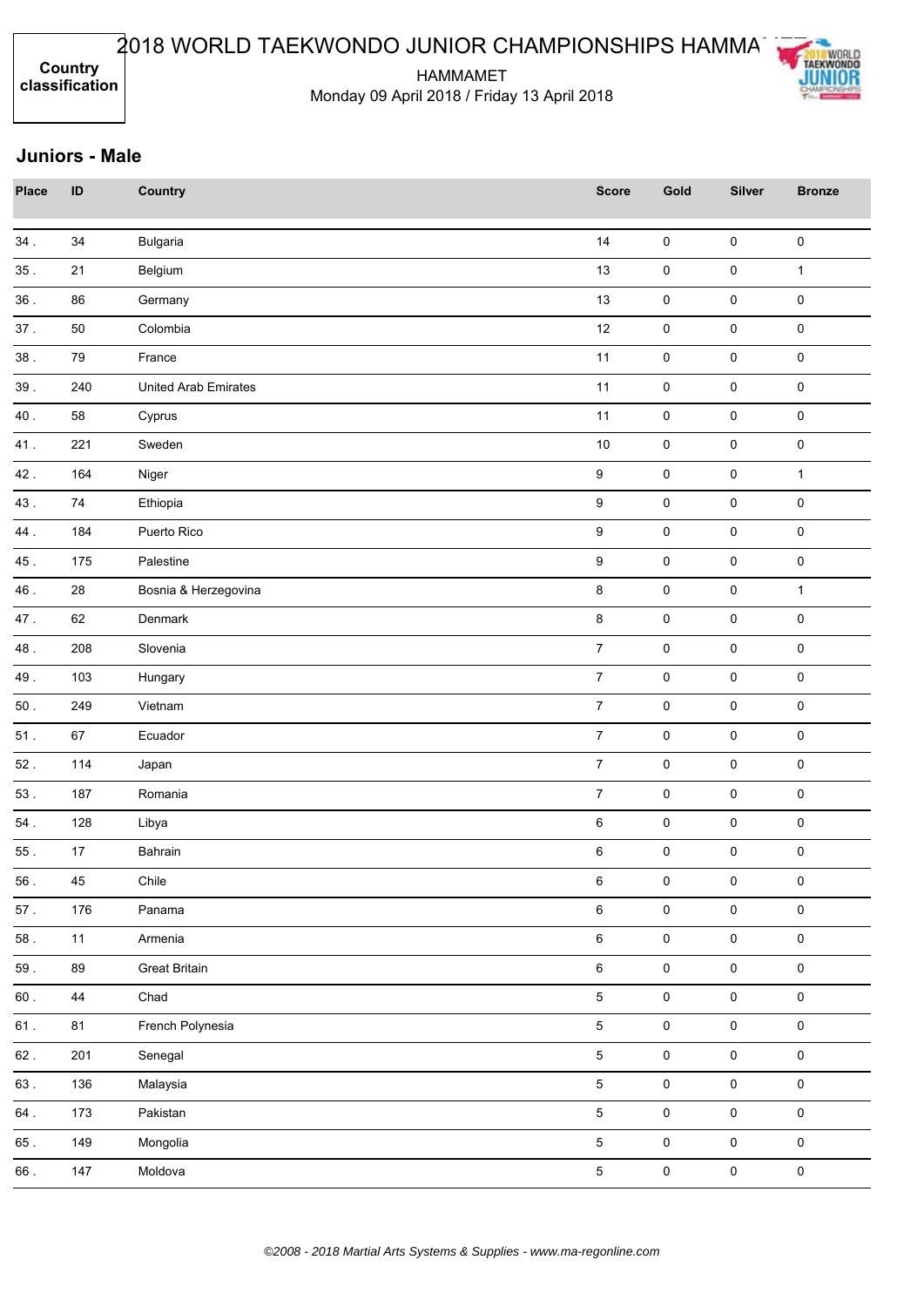HAMMAMET Monday 09 April 2018 / Friday 13 April 2018



| <b>Place</b> | ID             | <b>Country</b>      | <b>Score</b>              | Gold                | <b>Silver</b>       | <b>Bronze</b>       |
|--------------|----------------|---------------------|---------------------------|---------------------|---------------------|---------------------|
| $67$ .       | 258            | DR Congo            | $\sqrt{5}$                | $\pmb{0}$           | $\pmb{0}$           | $\pmb{0}$           |
| 68.          | $\overline{2}$ | Albania             | 4                         | $\pmb{0}$           | $\pmb{0}$           | $\pmb{0}$           |
| 69.          | 207            | Slovakia            | $\overline{4}$            | $\mathbf 0$         | $\pmb{0}$           | $\pmb{0}$           |
| $70.$        | 85             | Georgia             | 4                         | $\pmb{0}$           | $\pmb{0}$           | $\pmb{0}$           |
| 71.          | 104            | Iceland             | 4                         | $\mathsf 0$         | 0                   | $\pmb{0}$           |
| 72.          | 80             | French Guyana       | $\overline{4}$            | $\pmb{0}$           | 0                   | $\pmb{0}$           |
| 73.          | 99             | Haiti               | $\overline{\mathbf{4}}$   | $\pmb{0}$           | 0                   | $\pmb{0}$           |
| 74.          | 109            | Ireland             | 4                         | $\pmb{0}$           | 0                   | $\mathsf 0$         |
| 75.          | 171            | Norway              | $\mathfrak{S}$            | $\pmb{0}$           | $\pmb{0}$           | $\pmb{0}$           |
| 76.          | 14             | Austria             | $\mathbf{3}$              | $\pmb{0}$           | 0                   | $\pmb{0}$           |
| 77.          | 78             | Finland             | $\ensuremath{\mathsf{3}}$ | $\pmb{0}$           | $\pmb{0}$           | $\pmb{0}$           |
| 78.          | 189            | Rwanda              | $\mathbf{3}$              | $\mathbf 0$         | $\pmb{0}$           | $\pmb{0}$           |
| 79.          | 158            | Netherlands         | $\mathbf{3}$              | $\pmb{0}$           | $\pmb{0}$           | $\pmb{0}$           |
| $80$ .       | 18             | Bangladesh          | $\mathbf{3}$              | $\mathsf 0$         | 0                   | $\mathsf 0$         |
| 81.          | 163            | Nicaragua           | $\mathbf{3}$              | $\pmb{0}$           | 0                   | $\pmb{0}$           |
| 82.          | 26             | Bolivia             | $\mathbf{3}$              | $\pmb{0}$           | $\pmb{0}$           | $\mathsf{O}\xspace$ |
| 83.          | 232            | Trinidad and Tobago | 3                         | $\pmb{0}$           | $\pmb{0}$           | $\pmb{0}$           |
| 84.          | 123            | Laos                | 3                         | $\pmb{0}$           | $\pmb{0}$           | $\pmb{0}$           |
| 85.          | 179            | Peru                | 3                         | $\pmb{0}$           | $\pmb{0}$           | $\pmb{0}$           |
| 86.          | 131            | Luxembourg          | $\sqrt{2}$                | $\mathbf 0$         | $\pmb{0}$           | $\pmb{0}$           |
| 87.          | 54             | Costa Rica          | $\overline{2}$            | $\mathbf 0$         | $\pmb{0}$           | $\pmb{0}$           |
| 88.          | 5              | Andorra             | $\sqrt{2}$                | $\mathsf 0$         | 0                   | $\mathsf 0$         |
| 89.          | 222            | Switzerland         | 2                         | 0                   | 0                   | 0                   |
| $90$ .       | 133            | Macedonia           | $\overline{2}$            | $\mathbf 0$         | $\mathbf 0$         | $\mathsf{O}\xspace$ |
| 91.          | 139            | Malta               | $\overline{2}$            | $\mathbf 0$         | $\mathsf{O}\xspace$ | $\mathsf{O}\xspace$ |
| 92.          | 59             | Czech Republic      | $\overline{2}$            | $\mathsf{O}\xspace$ | $\mathbf 0$         | $\mathsf{O}\xspace$ |
| 93.          | 12             | Aruba               | $\overline{2}$            | $\mathsf{O}\xspace$ | $\mathsf{O}\xspace$ | $\mathsf{O}\xspace$ |
| 94.          | 124            | Latvia              | $\overline{2}$            | $\mathbf 0$         | $\mathbf 0$         | $\mathbf 0$         |
| $95$ .       | 157            | Nepal               | $\overline{2}$            | $\mathsf{O}\xspace$ | $\mathsf{O}\xspace$ | $\mathbf 0$         |
| 96.          | 41             | Cape Verde          | $\overline{2}$            | $\mathsf 0$         | $\mathbf 0$         | $\mathsf{O}\xspace$ |
| $97$ .       | 69             | El Salvador         | $\mathbf{1}$              | $\mathbf 0$         | $\pmb{0}$           | $\mathsf{O}\xspace$ |
| $98$ .       | 63             | Djibouti            | $\mathbf{1}$              | $\mathsf 0$         | $\mathbf 0$         | $\mathsf{O}\xspace$ |
| $99$ .       | 35             | <b>Burkina Faso</b> | $\mathbf{1}$              | $\pmb{0}$           | $\mathsf{O}\xspace$ | $\mathsf{O}\xspace$ |